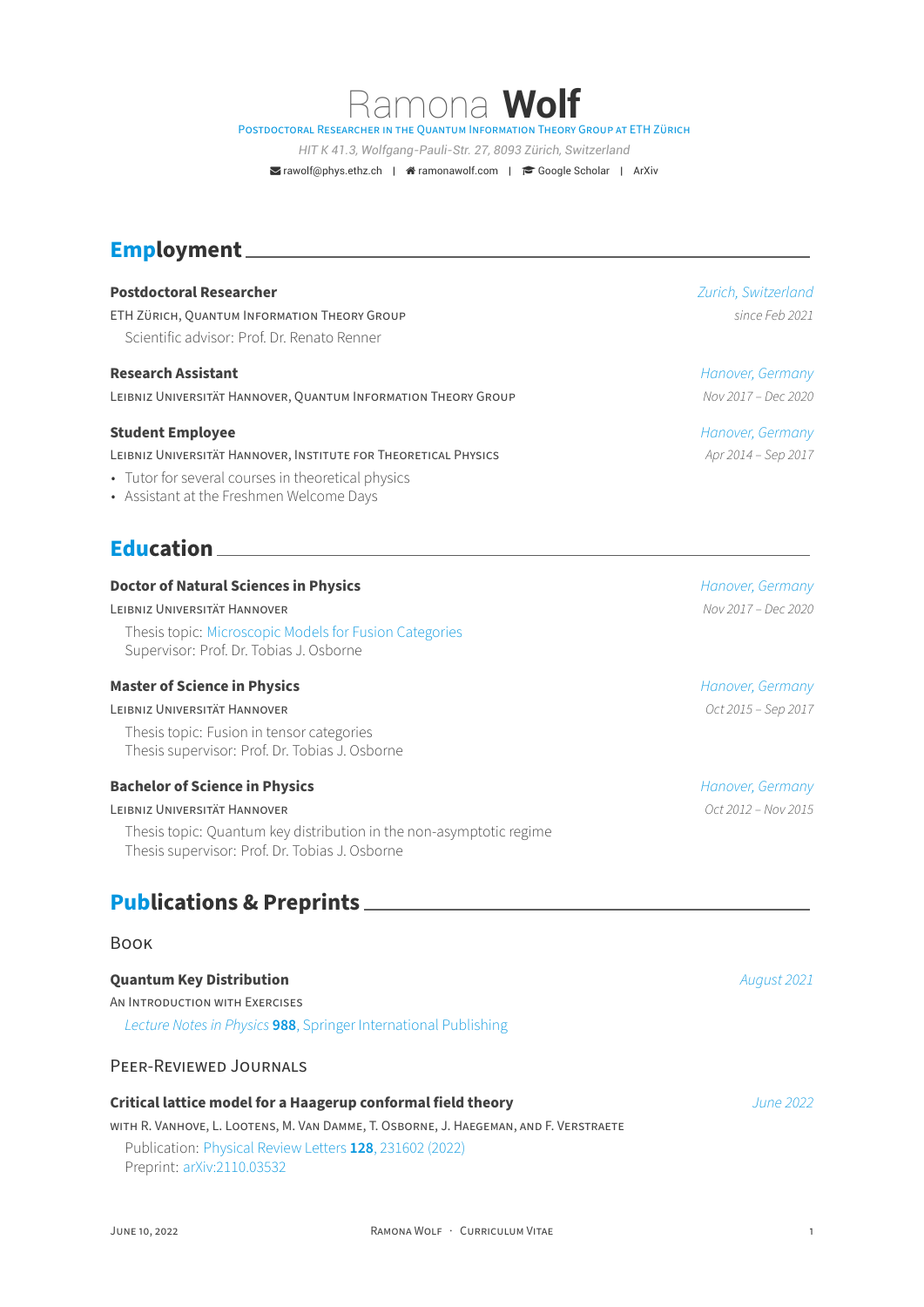| Device-independent quantum key distribution with random key basis                                                                       | May 2021       |
|-----------------------------------------------------------------------------------------------------------------------------------------|----------------|
| WITH R. SCHWONNEK, K. T. GOH, I. W. PRIMAATMAJA, E. Y.-Z. TAN, V. SCARANI, AND C. C.-W. LIM                                             |                |
| Publication: Nature Communications 12, 2880 (2021)<br>Preprint: arXiv:2005.02691                                                        |                |
| Generalized string-nets for unitary fusion categories without tetrahedral symmetry                                                      | September 2020 |
| WITH A. HAHN                                                                                                                            |                |
| Publication: Physical Review B 102, 115154 (2020)<br>Preprint: arXiv:2004.07045                                                         |                |
| Gauging defects in quantum spin systems: A case study                                                                                   | April 2020     |
| WITH J. BRIDGEMAN, A. HAHN, AND T. J. OSBORNE                                                                                           |                |
| Publication: Physical Review B 101, 134111 (2020)<br>Preprint: arXiv:1910.10619                                                         |                |
| Training deep quantum neural networks                                                                                                   | February 2020  |
| WITH K. BEER, D. BONDARENKO, T. FARRELLY, T. J. OSBORNE, R. SALZMANN, AND D. SCHEIERMANN                                                |                |
| Publication: Nature Communications 11, 808 (2020) (part of the collection "2020 Top 50 Physics Articles")<br>Preprint: arXiv:1902.10445 |                |
| Entanglement detection by violations of noisy uncertainty relations: A proof of                                                         | June 2019      |
| principle                                                                                                                               |                |
| WITH Y.-Y. ZHAO, G.-Y. XIANG, X.-M. HU, B.-H. LIU, C.-F. LI, G.-C. GUO, AND R. SCHWONNEK                                                |                |
| Publication: Physical Review Letters 122, 220401 (2019)<br>Preprint: arXiv:1810.05588                                                   |                |
| <b>PREPRINTS</b>                                                                                                                        |                |
| <b>Quantum Advantage in Cryptography</b>                                                                                                | June 2022      |
| WITH R. RENNER                                                                                                                          |                |
| Preprint: arXiv:2206.04078                                                                                                              |                |
| <b>Computing associators of endomorphism fusion categories</b>                                                                          | October 2021   |
| WITH D. BARTER AND J.C. BRIDGEMAN                                                                                                       |                |
| Preprint: arXiv:2110.03644                                                                                                              |                |
| The F-symbols for the H3 Fusion Category                                                                                                | June 2019.     |
| WITH T. J. OSBORNE AND D. E. STIEGEMANN                                                                                                 |                |
| Preprint: arXiv:1906.01322                                                                                                              |                |
| From categories to anyons: a travelogue                                                                                                 | November 2018  |
| WITH K. BEER, D. BONDARENKO, A. HAHN, M. KALABAKOV, N. KNUST, L. NIERMANN, T. J. OSBORNE, C.                                            |                |
| SCHRIDDE, S. SECKMEYER, D. E. STIEGEMANN                                                                                                |                |
| Preprint: arXiv:1811.06670                                                                                                              |                |
|                                                                                                                                         |                |
| <b>Group seminar</b>                                                                                                                    | June 2022      |
| QUANTUM GROUP AT UNIVERSITY OF GHENT                                                                                                    |                |
| Talk: An introduction to quantum cryptography                                                                                           |                |
| <b>GAPT seminar</b>                                                                                                                     | March 2022     |
| <b>CARDIFF UNIVERSITY (ONLINE)</b>                                                                                                      |                |
| Invited talk: From subfactors to conformal field theories via lattice models                                                            |                |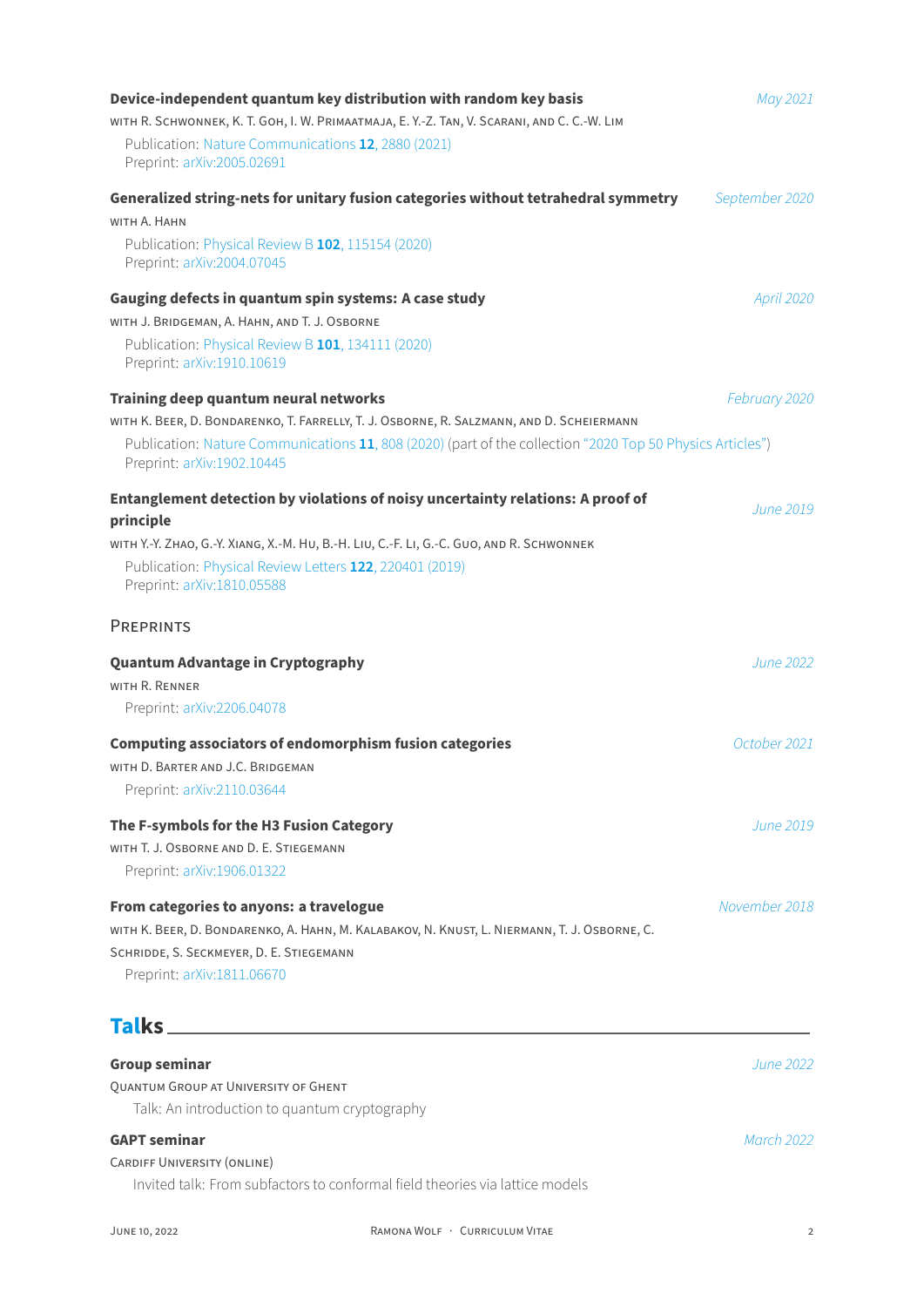| <b>HEP-GR Seminar</b>                                                                                                                                                            | February 2022    |
|----------------------------------------------------------------------------------------------------------------------------------------------------------------------------------|------------------|
| INSTITUT FÜR THEORETISCHE PHYSIK, UNIVERSITÄT LEIPZIG, GERMANY<br>Invited talk: From subfactors to conformal field theories via lattice models                                   |                  |
| <b>University Quantum Symmetries Lectures</b>                                                                                                                                    | February 2022    |
| NORTH CAROLINA STATE UNIVERSITY, USA (ONLINE)<br>Invited talk: Computing $F$ -symbols of endomorphism fusion categories                                                          |                  |
| <b>QSIT Lunch Seminar</b><br>ETH ZÜRICH, SWITZERLAND<br>Talk: Challenges for Practical Device-Independent Quantum Key Distribution                                               | December 2021    |
| <b>AMS Fall Western Virtual Sectional Meeting</b>                                                                                                                                | October 2021     |
| ONLINE (FORMERLY AT UNIVERSITY OF NEW MEXICO, USA)<br>Invited talk: From subfactors to CFTs via physical models                                                                  |                  |
| <b>Workshop "Device-Independent Quantum Key Distribution"</b><br>ETH ZÜRICH, SWITZERLAND<br>Talk: Composability in QKD                                                           | September 2021   |
| Online student seminar on quantum symmetries<br>OHIO STATE UNIVERSITY, USA (ONLINE)<br>Invited talk: Towards a Haagerup CFT                                                      | <b>July 2020</b> |
| <b>Research visit at CQT (Singapore)</b><br>CENTRE FOR QUANTUM TECHNOLOGIES, SINGAPORE<br>Talk: Efficient Learning for Deep Quantum Neural Networks (video available on youtube) | March 2019       |
| <b>Awards &amp; Funding</b>                                                                                                                                                      |                  |

# **Grant for the program "Research in Pairs" at MFO** *October 2021*

#### GRANTED BY MATHEMATiSCHES FORSCHUNGSiNSTiTUT OBERWOLFACH

Grant for a two-week research stay at Mathematisches Forschungsinstitut Oberwolfach (MFO), taking place in 2022. Project title: *A Framework for Verifying the Existence of Conformal Field Theories from Subfactors*.

#### **QSIT INSPIRE Postdoc Award** *July 2021*

## AWARDED BY THE NCCR "QUANTUM SCiENCE AND TECHNOLOGY"

The QSIT INSPIRE Postdoc Award supports outstanding female researchers at the beginning of their career who conduct their research in one of the laboratories of the NCCR QSIT network in Switzerland.

#### **Travel grant for the workshop "Quantum Symmetries" at MSRI** *January 2020*

## AWARD[ED BY THE MATHEMATiCAL SCiENCE](https://nccr-qsit.ethz.ch/equal-opportunity/qsit-inspire-postdoc-award.html)S RESEARCH INSTiTUTE, BERKELEY

This grant covered the travel costs for participation in [the workshop](https://nccr-qsit.ethz.ch) Quantum Symmetries at the Mathematical Sciences Research Institute in Berkeley, California (January 27–31 2020).

#### **Oberwolfach Leibniz Graduate Student Grant** *October 2019*

#### AWARDED BY MATHEMATiSCHES FORSCHUNGSiNSTiTUT OBERWOLFACH

The [OWLG program](https://www.msri.org/web/cms) supports junior researchers by covering the travel costs for a stay at the MFO. Granted to support participation in the workshop Subfactors and Applications (1944) at MFO (October 27–November 2 2019).